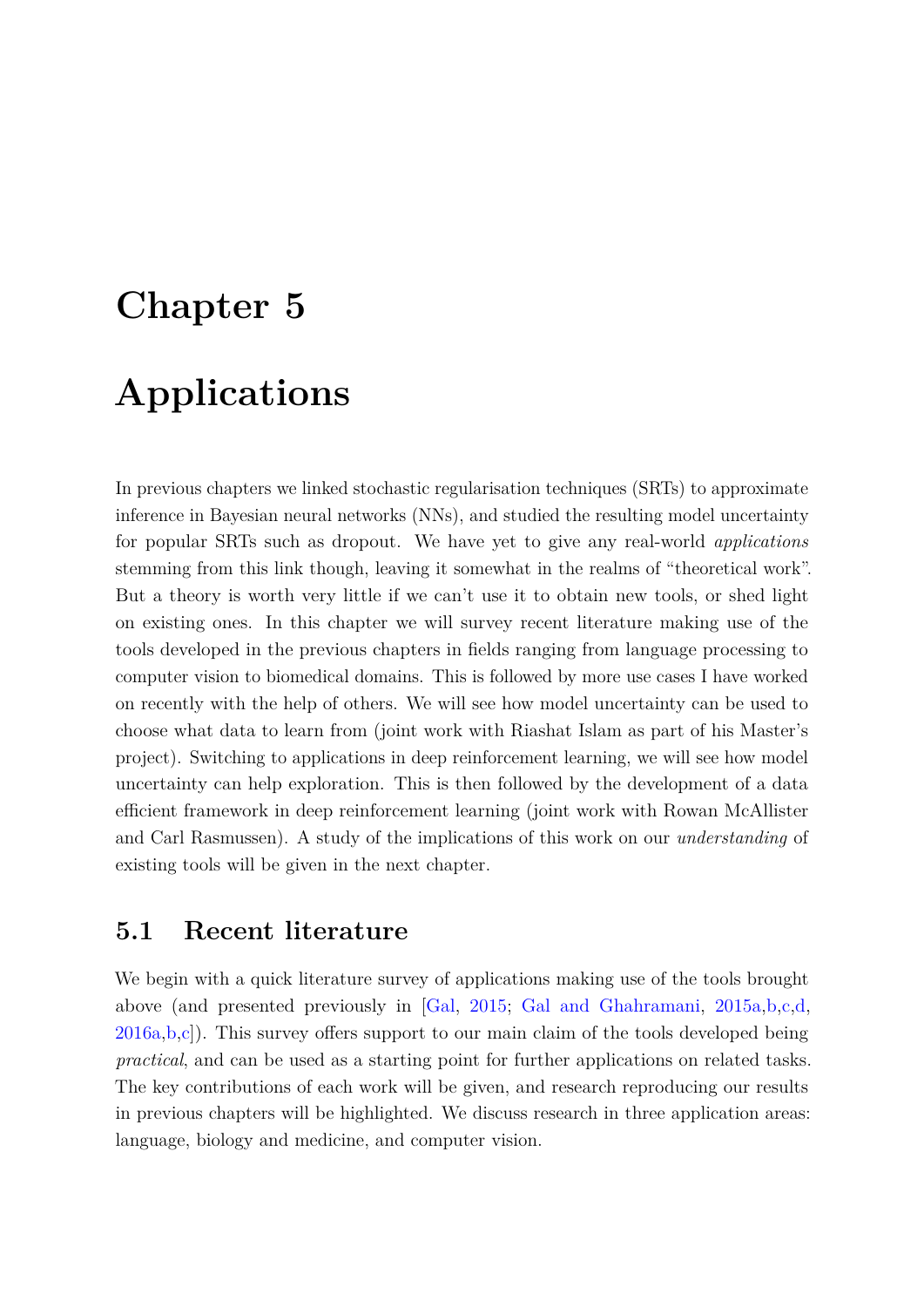#### <span id="page-1-6"></span><span id="page-1-1"></span>**5.1.1 Language applications**

Working on machine translation as part of the WMT16 shared task, the Edinburgh team [\[Sennrich et al.,](#page-1-0) [2016\]](#page-1-0) has made use of deep network architectures and specifically recurrent NNs. Machine translation is a challenging task where we wish to build a system to translate from one language to another, given only sentences in one language and their translations in the other. [Sennrich et al.](#page-1-0) [\[2016\]](#page-1-0) found that using naive dropout in RNNs their model would overfit, and reported that with the Bayesian variant of dropout proposed in [§3.4.2](#page-1-1) the model did not. [Sennrich et al.](#page-1-0) [\[2016\]](#page-1-0)'s model achieved state-of-theart results on Czech–English, Romanian–English, and German–English language pairs, beating the other 31 submissions in the shared task [\[Bojar et al.,](#page-1-2) [2016\]](#page-1-2).

<span id="page-1-7"></span><span id="page-1-5"></span>It is worth mentioning the work of [Press and Wolf](#page-1-3) [\[2016\]](#page-1-3) as well. [Press and Wolf](#page-1-3) [\[2016\]](#page-1-3), while working on language modelling, have reproduced our language modelling results presented in [§3.4.2.](#page-1-1) Our language modelling results were further reproduced in the work of [Léonard et al.](#page-1-4) [\[2015\]](#page-1-4)—an open source Torch library for RNNs. Our dropout variant for RNNs is included in this library, as well as in the TensorFlow and Keras libraries [\[Abadi et al.,](#page-1-5) [2015;](#page-1-5) [Chollet,](#page-1-6) [2015\]](#page-1-6) as the default RNN dropout implementation.

#### <span id="page-1-9"></span><span id="page-1-8"></span><span id="page-1-2"></span><span id="page-1-0"></span>**5.1.2 Medical diagnostics and bioinformatics**

In medical diagnostics [Yang et al.](#page-1-7) [\[2016\]](#page-1-7) have worked on image registration. This task involves "stitching" together images obtained from brain scans for example. This is a challenging task as images might be taken at different points in time, and a patient's movement due to breathing for example could mean that the images would not be aligned. As a result there is an inherent uncertainty in the reconstruction process. [Yang](#page-1-7) [et al.](#page-1-7) [\[2016\]](#page-1-7), relying on recent CNN tools, proposed a model that improved on existing techniques. Relying on our tools developed in section [§3.4.1,](#page-1-8) [Yang et al.](#page-1-7) [\[2016\]](#page-1-7) showed how model uncertainty can be obtained in their setting, and empirically evaluated their model. For example, stitching MRI brain scans, they showed how shape changes in the anterior edge of the ventricle and the posterior brain cortex (changes due to blood flow at different points in time for example) led to high uncertainty in those regions.

<span id="page-1-4"></span><span id="page-1-3"></span>As another example, [Angermueller and Stegle](#page-1-9) [\[2015\]](#page-1-9) attempted to predict methylation rate in embryonic stem cells. In DNA methylation, methyl groups are added to nucleotides and affect the transcription of genes. This process controls gene regulation, and affects the development of disease for example. [Angermueller and Stegle](#page-1-9) [\[2015\]](#page-1-9) fitted a neural network to their data, and showed an improvement over standard techniques in the field.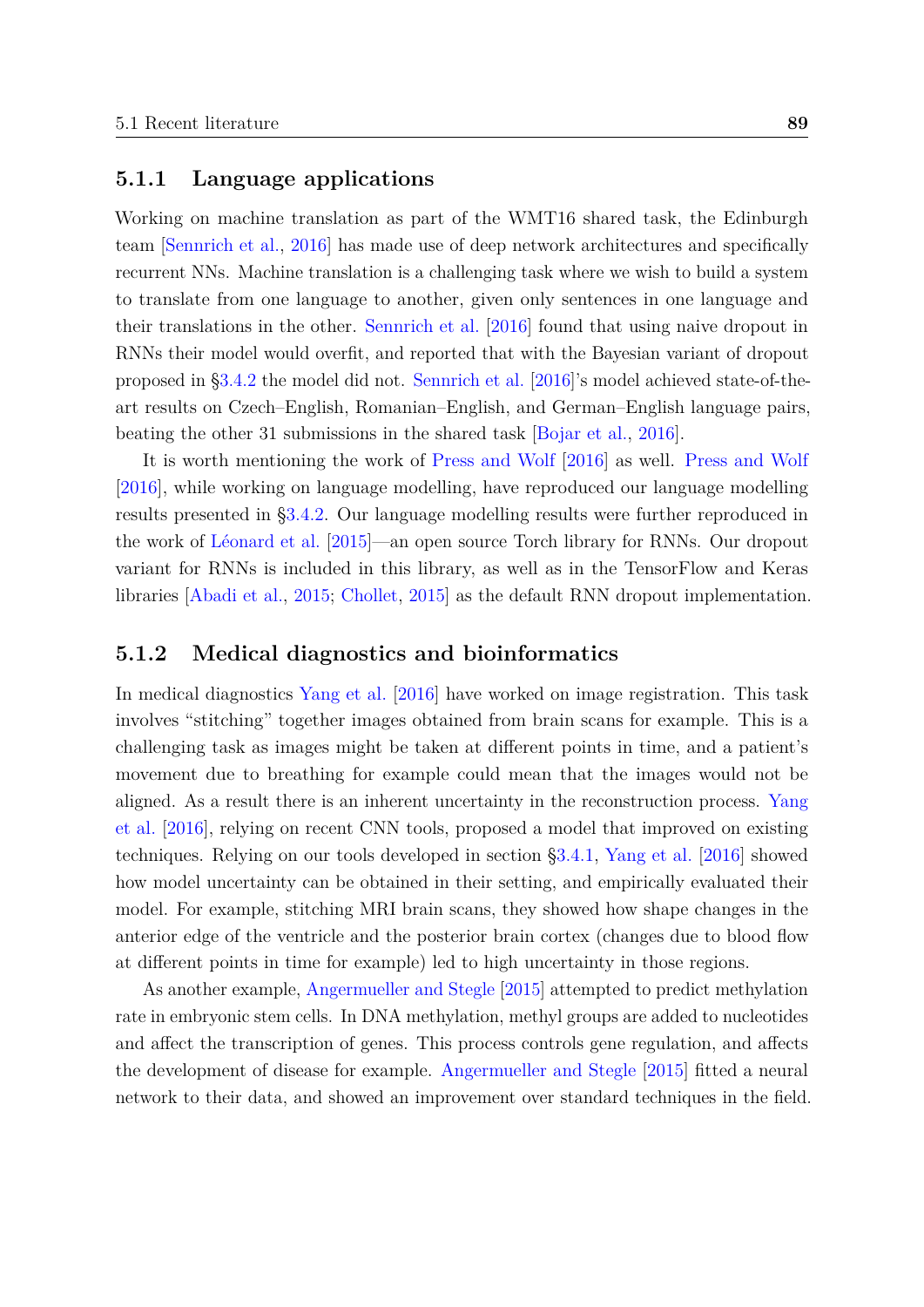Using the techniques developed in [§3.3](#page-2-0) they showed that model uncertainty increased in genomic contexts which are hard to predict (e.g. LMR or H3K27me3).

#### **5.1.3 Computer vision and autonomous driving**

<span id="page-2-1"></span><span id="page-2-0"></span>Numerous applications of the methods involving model uncertainty for image data (introduced in [§3.3–](#page-2-0)[§3.4\)](#page-2-1) have been developed in recent literature [\[Bulò et al.,](#page-2-2) [2016;](#page-2-2) [Kendall and Cipolla,](#page-2-3) [2016\]](#page-2-3), with specific attention paid to model uncertainty in image segmentation [\[Furnari et al.,](#page-2-4) [2016;](#page-2-4) [Kampffmeyer et al.,](#page-2-5) [2016;](#page-2-5) [Kendall et al.,](#page-2-6) [2015\]](#page-2-6). This might be because model uncertainty is hard to obtain for image data, and with the tools developed in [§3.4.1](#page-2-7) obtaining this information is easier than with previous tools. In this section three main applications will be surveyed: new tools [\[Bulò et al.,](#page-2-2) [2016\]](#page-2-2), computer vision systems for autonomous driving [\[Kendall and Cipolla,](#page-2-3) [2016;](#page-2-3) [Kendall et al.,](#page-2-6) [2015\]](#page-2-6), and image segmentation [\[Furnari et al.,](#page-2-4) [2016;](#page-2-4) [Kampffmeyer et al.,](#page-2-5) [2016;](#page-2-5) [Kendall et al.,](#page-2-6) [2015\]](#page-2-6).

<span id="page-2-7"></span><span id="page-2-5"></span>[Bulò et al.](#page-2-2) [\[2016\]](#page-2-2) developed tools to efficiently approximate MC dropout. Even though MC dropout results in lower test RMSE, it comes with a price of prolonged test time. This is because we need to evaluate the network stochastically multiple times and average the results. Instead, [Bulò et al.](#page-2-2) [\[2016\]](#page-2-2) fit a secondary model to predict (with a single forward pass) the MC output of the primary model. [Bulò et al.](#page-2-2) [\[2016\]](#page-2-2) further reproduced our experimental results in [§3.4.1](#page-2-7) with the NiN model on CIFAR10. However compared to our results with lenet-all (applying MC dropout after every convolution layer on MNIST) where we observed a big improvement for MC dropout over standard dropout, [Bulò et al.](#page-2-2) [\[2016\]](#page-2-2)'s results suggested similar performance for both techniques.

<span id="page-2-6"></span><span id="page-2-4"></span><span id="page-2-3"></span><span id="page-2-2"></span>Working on autonomous driving applications, [Kendall and Cipolla](#page-2-3) [\[2016\]](#page-2-3) developed tools for the localisation of a car given a photo taken from a front-facing camera installed in the vehicle. This is an important application since GPS systems cannot always be trusted and give low-accuracy localisation. When used in autonomous driving, this localisation information can be used to get information such as the distance of the car from the sidewalk for example. [Kendall and Cipolla](#page-2-3) [\[2016\]](#page-2-3) assessed model uncertainty following the tools developed in the previous chapters, and found model uncertainty to correlate to positional error. They found that test photos with strong occlusion from vehicles, pedestrians, or other objects resulted in high uncertainty, with model uncertainty showing a linear trend increasing with the distance from the training set (after calibration). In further work [Kendall et al.](#page-2-6) [\[2015\]](#page-2-6) developed models for scene understanding, mapping objects in the photos taken by the car to labels such as "pedestrian" or "cyclist" on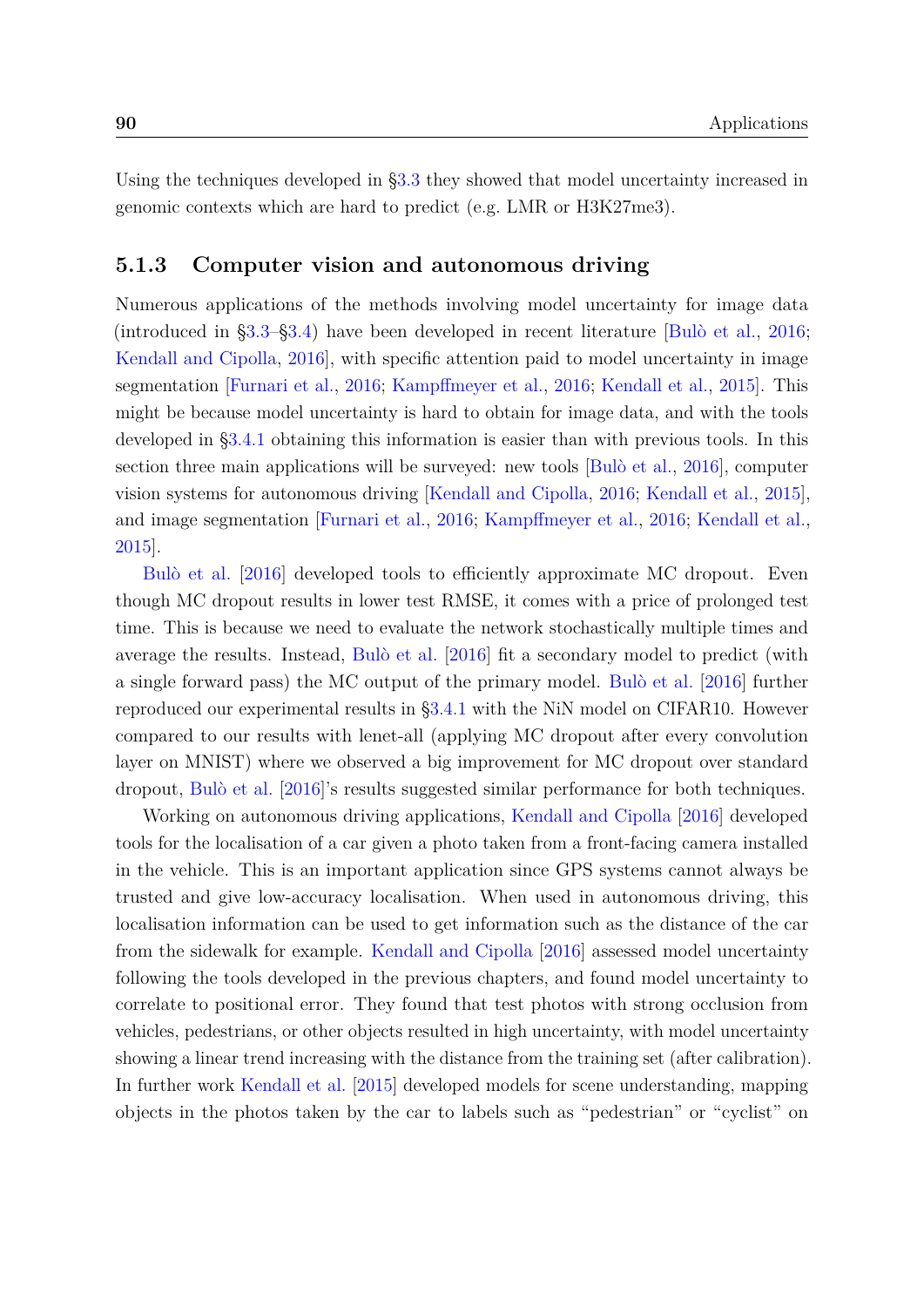<span id="page-3-4"></span>a pixel level. Extracting model uncertainty they showed that object edges have lower model confidence for example.

<span id="page-3-3"></span>One last application is image segmentation. [Kampffmeyer et al.](#page-3-0) [\[2016\]](#page-3-0) for example looked at semantic segmentation in urban remote sensing images. They used CNNs with the techniques described in [§3.4.1](#page-3-1) and analysed the resulting segmentation uncertainty. [Kampffmeyer et al.](#page-3-0) [\[2016\]](#page-3-0) computed the standard deviation over the softmax outputs of 10 Monte Carlo samples. They then averaged the standard deviation over all classes to obtain a single scalar value<sup>[1](#page-3-2)</sup>. They found that model uncertainty increased at object boundaries and in regions where the model misclassified, validating the hypothesis that pixels with high model confidence are classified correctly more often. [Kampffmeyer et al.](#page-3-0) [\[2016\]](#page-3-0) further gave precision-recall plots showing that when pixels with higher uncertainty were removed, classification accuracy increased. They concluded that uncertainty maps are a good measure for the pixel-wise uncertainty of the segmented remote sensing images.

I next give a more in-depth review of several applications developed in collaboration with others.

## <span id="page-3-0"></span>**5.2 Active learning with image data**

<span id="page-3-1"></span>**This has been joint work with Riashat Islam as part of his Master's project.**

A big challenge in many applications is obtaining labelled data. This can be a long and laborious process, which often makes the development of an automated system uneconomical. A framework where a system could learn from small amounts of data, and choose by itself what data it would like the user to label, would make machine learning applicable to a wider class of problems. Such a framework is referred to as *active learning* [\[Cohn et al.,](#page-3-3) [1996\]](#page-3-3). In this setting a model is trained on a small amount of data (the initial training set), and an *acquisition function* (often based on the model's uncertainty) decides what data points to ask an external *oracle* for a label. The acquisition function selects several points from a *pool* of data points, with the pool points lying outside of the training set. An oracle (often a human expert) labels the selected data points, these are added to the training set, and a new model is trained on the updated training set. This process is then repeated, with the training set increasing in size over time.

Even though active learning forms an important pillar of machine learning, deep learning tools are not prevalent within it. Deep learning poses several difficulties when

<span id="page-3-2"></span><sup>&</sup>lt;sup>1</sup>Note that this is not necessarily the best uncertainty summary for classification, and the techniques discussed in [§3.3.1](#page-3-4) might give more sensible results. We will get back to this problem in the next section.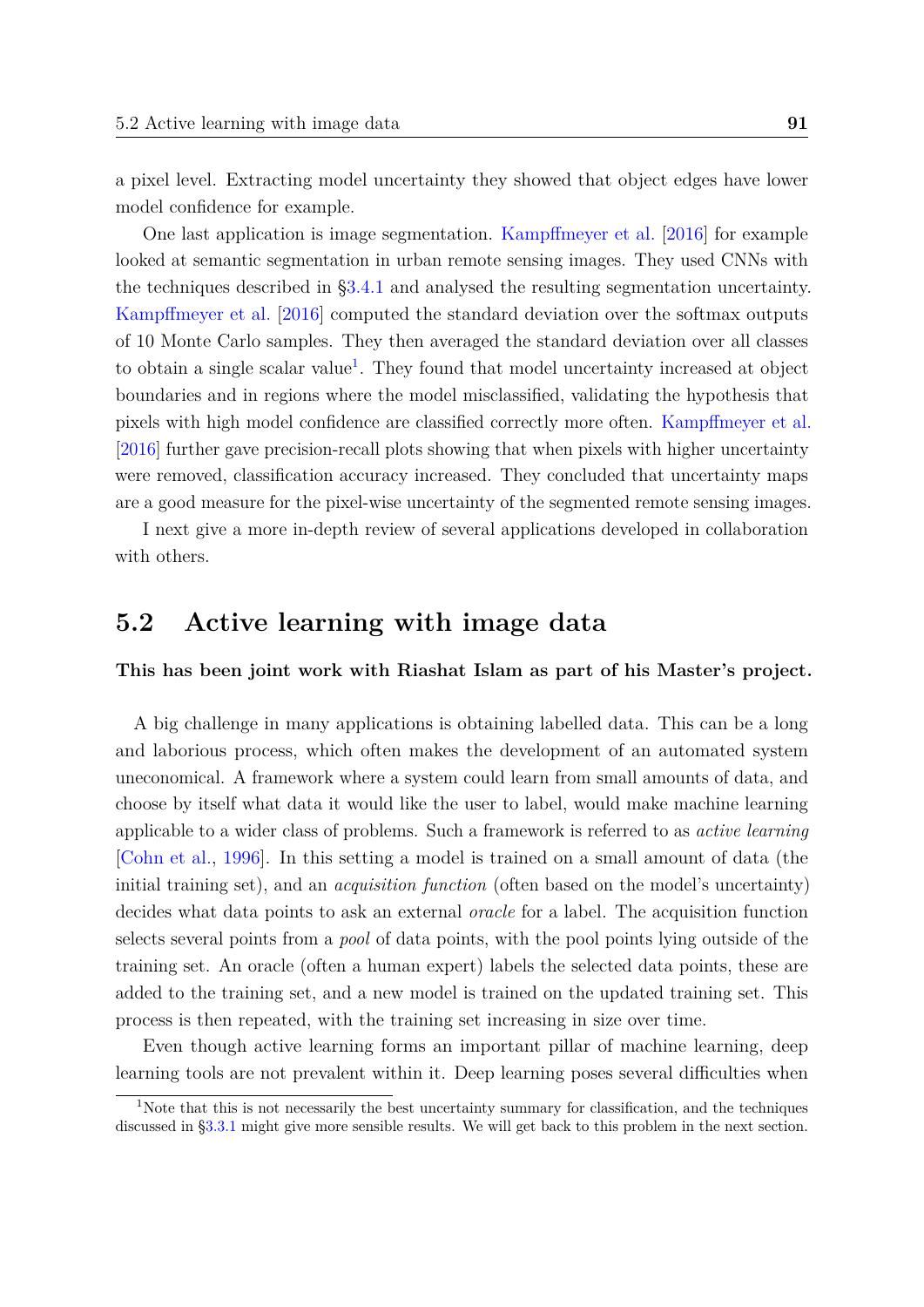<span id="page-4-5"></span><span id="page-4-2"></span>used in an active learning setting. First, we have to handle small amounts of data. Second, many acquisition functions rely on model uncertainty. Luckily Bayesian approaches to deep learning make this task more practical. Even more exciting, taking advantage of specialised models such as Bayesian convolutional neural networks, we can perform active learning with *image data*. Here we will develop an active learning framework for image data, a task which has been extremely challenging so far with very sparse existing literature [\[Holub et al.,](#page-4-0) [2008;](#page-4-0) [Joshi et al.,](#page-4-1) [2009;](#page-4-1) [Li and Guo,](#page-4-2) [2013;](#page-4-2) [Zhu et al.,](#page-4-3) [2003\]](#page-4-3).

<span id="page-4-3"></span><span id="page-4-1"></span>To perform active learning with image data we make use of the Bayesian CNNs developed in section [§3.4.1.](#page-4-4) These work well with small amounts of data (as seen in section [§4.4.1\)](#page-4-5), and possess uncertainty information that can be used with existing acquisition functions. With regression, acquisition functions can be formed by looking at the sample variance. But CNNs are often used in the context of classification, and in this setting we shall make use of the uncertainty measures discussed in [§3.3.1.](#page-4-5) More specifically we will analyse acquisition functions based on a random acquisition (referred to as *Random*), functions maximising the predictive entropy (referred to as *Max Entropy*, [\[Shannon,](#page-4-6) [1948\]](#page-4-6)), maximising the *variation ratios* [\[Freeman,](#page-4-7) [1965\]](#page-4-7), and maximising the mutual information between the predictions and the model posterior (referred to as *BALD*, "Bayesian active learning by disagreement", [\[Houlsby et al.,](#page-4-8) [2011\]](#page-4-8)).

<span id="page-4-8"></span><span id="page-4-7"></span><span id="page-4-6"></span><span id="page-4-4"></span><span id="page-4-0"></span>Bayesian CNN approximate inference can be done using various approximating distributions. We experiment with two approximating distributions: a product of Bernoullis (implemented as dropout before each weight layer, referred to as *Dropout*), and a delta approximating distribution (implemented as a standard CNN with a deterministic softmax probability vector, referred to as *Softmax*). All acquisition functions are assessed with the same model structure: convolution-relu-convolution-relu-max pooling-dropoutdense-relu-dropout-dense-softmax, with 32 convolution kernels, 4x4 kernel size, 2x2 pooling, dense layer with 128 units, and dropout probabilities 0.25 and 0.5. All models are trained on the MNIST dataset [\[LeCun and Cortes,](#page-4-7) [1998\]](#page-4-7) with a (random but balanced) initial training set of 20 data points, a validation set of 5K points, the standard test set of 10K points, and the rest of the points used as a pool set. All models were assessed after each acquisition using the dropout approximation, with the Softmax models using the dropout approximation to evaluate model output for acquisition, and the Dropout models using MC dropout to evaluate model output for acquisition. We repeated the acquisition process 100 times, each time acquiring the 10 points that maximised the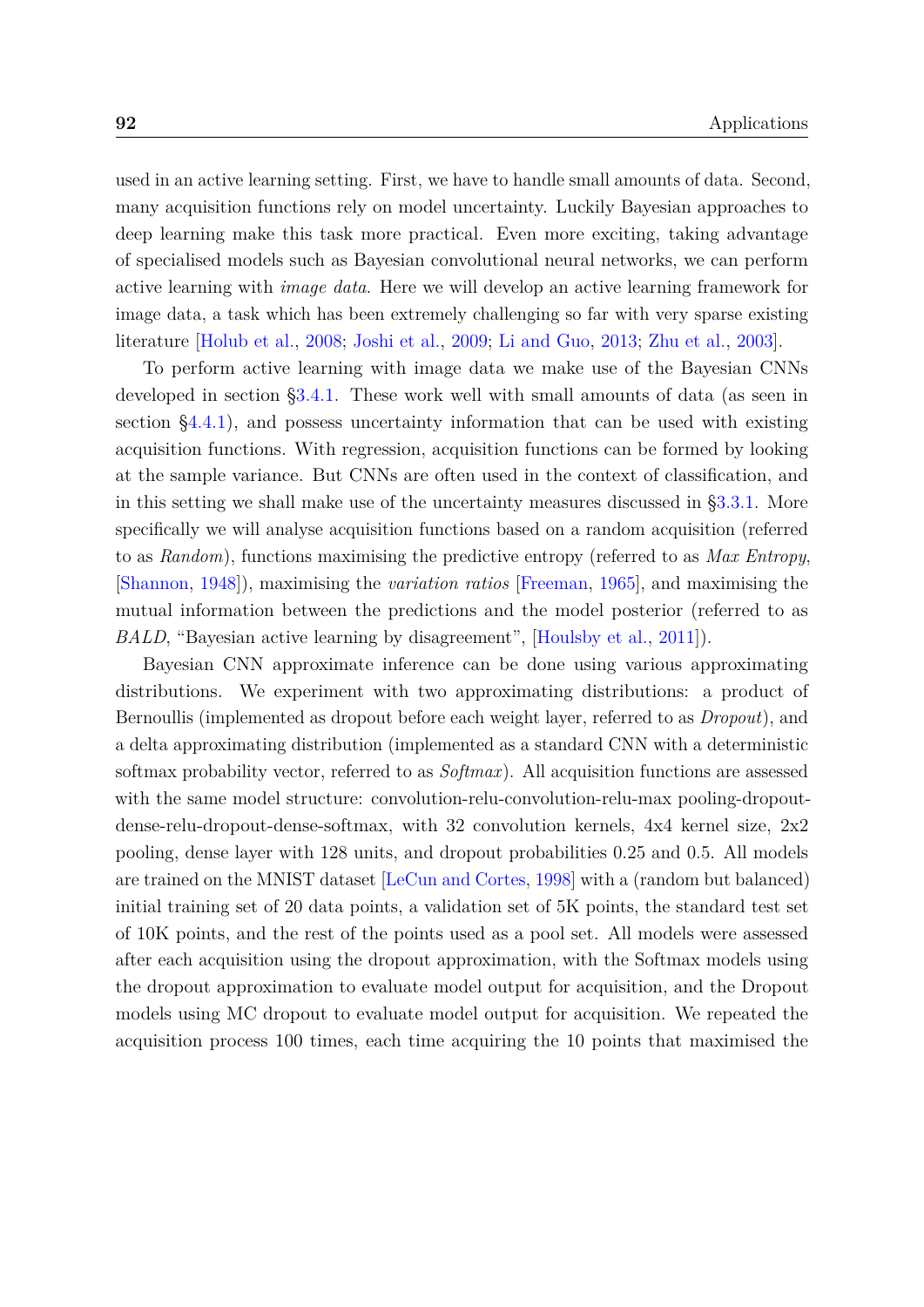<span id="page-5-0"></span>

Fig. 5.1 **Test error on MNIST as a function of number of labels acquired from the pool set.** Two acquisition functions (*BALD* and *Variation Ratios*) evaluated with two approximating distributions—delta (*Softmax*) and Bernoulli (*Dropout*)—are compared to a *random* acquisition function.



Fig. 5.2 **Test error on MNIST as a function of number of labels acquired from the pool set.** Four acquisition functions are shown (*Random*, *BALD*, *Variation Ratios*, and *Max Entropy*) evaluated with a Bernoulli approximating distribution (*Dropout*).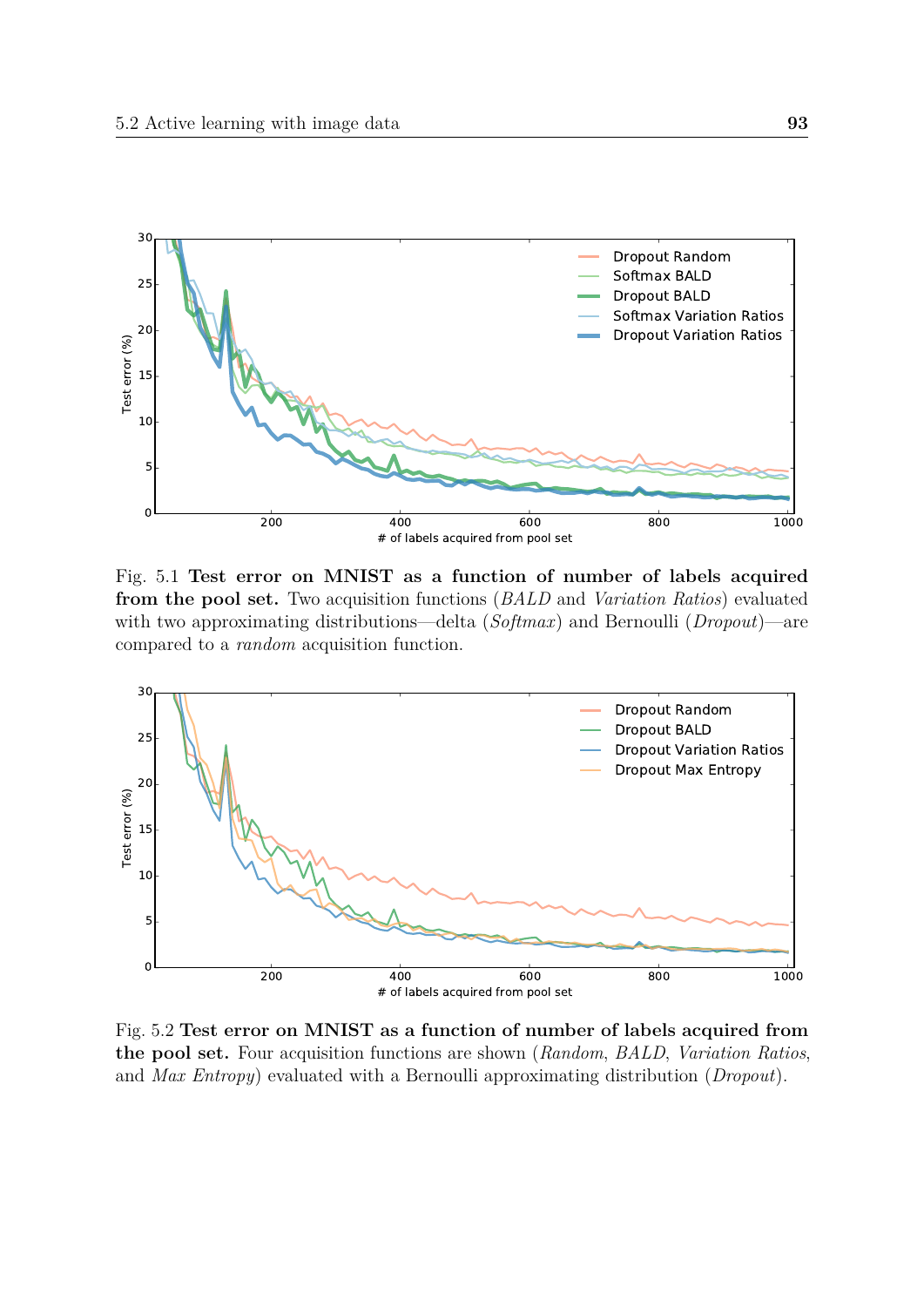<span id="page-6-1"></span>

|         |      |      | Random Max Entropy Variation Ratios BALD |       |
|---------|------|------|------------------------------------------|-------|
| Softmax | 4.57 | 2.18 | 4.02                                     | -3.83 |
| Dropout | - NA | 1.74 | 1.64                                     | 1.72  |

Table 5.1 **Model error (%)** on MNIST with 1000 training points for different acquisition functions.

acquisition function over the pool set. Each experiment was repeated 3 times and the  $results$  averaged<sup>[2](#page-6-0)</sup>.

A comparison of the Dropout acquisition functions to the Softmax acquisition functions for Variation Ratios and BALD is given in fig. [5.1.](#page-5-0) Both acquisition functions (*BALD* and *Variation Ratios*) were evaluated with both approximating distributions and compared to a random acquisition function where new points are sampled uniformly at random from within the pool set. The Dropout acquisition functions, propagating uncertainty throughout the model, attain a smaller error early on, and converge to a lower error rate overall. This demonstrates that the uncertainty propagated throughout the Bayesian models has a significant effect on the acquisition functions' measure of model confidence. Variation Ratios seems to obtain lower test error faster than BALD for acquisition points ranging between 150 and 400, but BALD outperforms Variation Ratios on the range 0 to 150 (not shown).

<span id="page-6-2"></span>

|         |       |     | Random Max Entropy Variation Ratios BALD |     |
|---------|-------|-----|------------------------------------------|-----|
| Softmax | $90-$ | -53 | 76                                       | 68  |
| Dropout | - NA  | 35  | -32                                      | -36 |

Table 5.2 **Number of acquisition steps** to get to model error of 5% on MNIST, for different acquisition functions.

We further compared the acquisition functions Random, Variation Ratios, and BALD to an acquisition function based on the predictive entropy (Max Entropy). We found Random to under-perform compared to BALD, Variation Ratios, and Max Entropy (figure [5.2\)](#page-5-0). The converged test error for all acquisition functions after the acquisition of 1000 training points is given in table [5.1.](#page-6-1)

Lastly, in table [5.2](#page-6-2) we give the number of acquisition steps needed to get to test error of 5%. As can be seen, Dropout Max Entropy, Dropout Variation Ratios and Dropout

<span id="page-6-0"></span><sup>&</sup>lt;sup>2</sup>The code for these experiments is available at [https://github.com/Riashat/](https://github.com/Riashat/Active-Learning-Bayesian-Convolutional-Neural-Networks/tree/master/ConvNets/FINAL_Averaged_Experiments/Final_Experiments_Run) [Active-Learning-Bayesian-Convolutional-Neural-Networks/tree/master/](https://github.com/Riashat/Active-Learning-Bayesian-Convolutional-Neural-Networks/tree/master/ConvNets/FINAL_Averaged_Experiments/Final_Experiments_Run) [ConvNets/FINAL\\_Averaged\\_Experiments/Final\\_Experiments\\_Run](https://github.com/Riashat/Active-Learning-Bayesian-Convolutional-Neural-Networks/tree/master/ConvNets/FINAL_Averaged_Experiments/Final_Experiments_Run).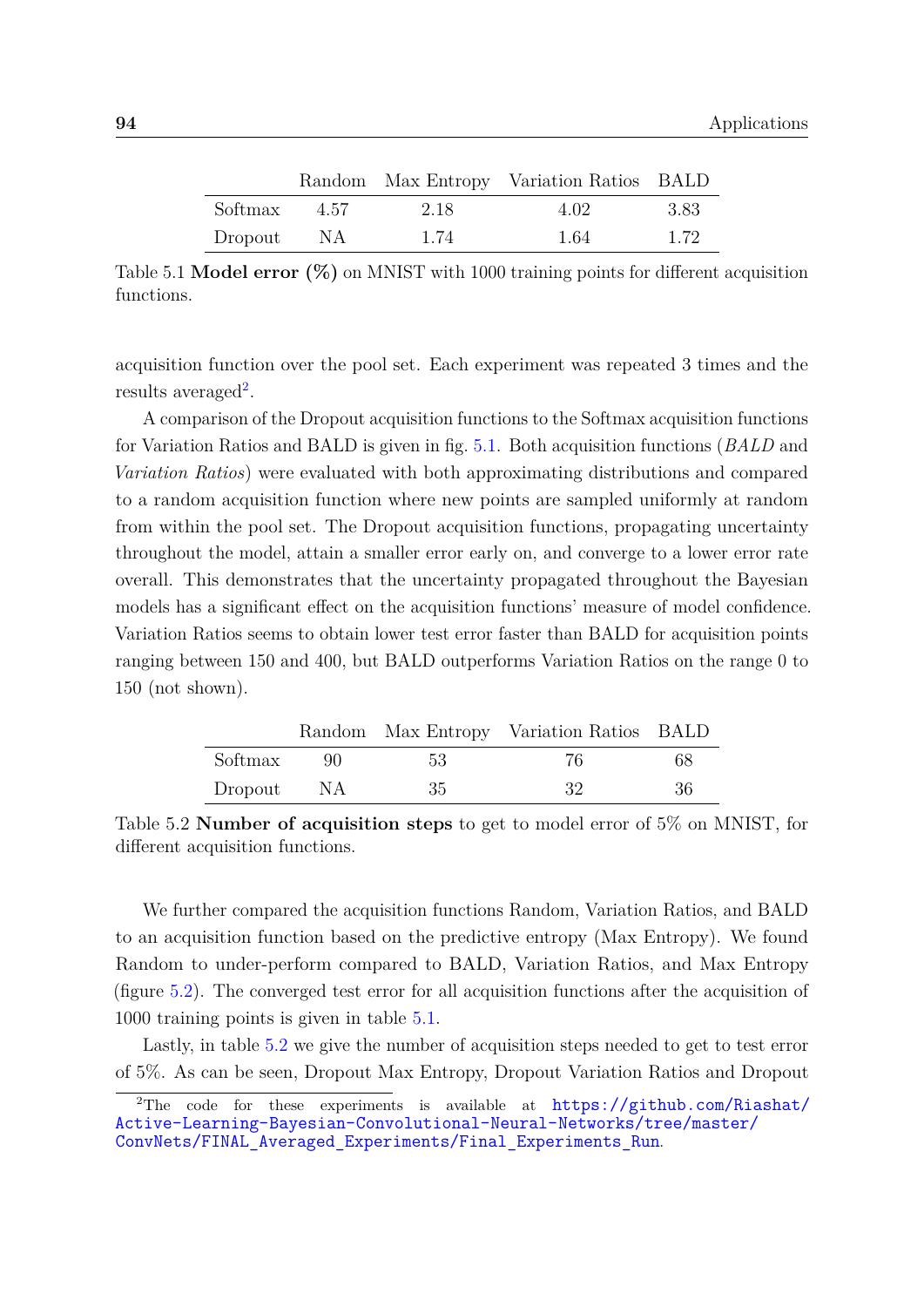BALD attain test error of 5% within a much smaller number of acquisitions than their Softmax equivalents.

We next switch to the use of model uncertainty in the setting of reinforcement learning, on a task similar to that used in [\[Mnih et al.,](#page-7-0) [2015\]](#page-7-0).

## **5.3 Exploration in deep reinforcement learning**

In reinforcement learning an agent receives various rewards from different states, and its aim is to maximise its expected reward over time. The agent tries to learn to avoid transitioning into states with low rewards, and to pick actions that lead to better states instead. Uncertainty is of great importance in this task—with uncertainty information an agent can decide when to exploit rewards it knows of, and when to explore its environment.

<span id="page-7-1"></span>Recent advances in RL have made use of NNs to estimate agents' Q-value functions (referred to as Q-networks), a function that estimates the quality of different actions an agent can take at different states. This has led to impressive results on Atari game simulations, where agents superseded human performance on a variety of games [\[Mnih](#page-7-0) [et al.,](#page-7-0) [2015\]](#page-7-0). Epsilon greedy search was used in this setting, where the agent selects the best action following its current Q-function estimation with some probability, and explores otherwise. With our uncertainty estimates given by a dropout Q-network we can use techniques such as Thompson sampling [\[Thompson,](#page-7-1) [1933\]](#page-7-1) to converge faster than with epsilon greedy while avoiding over-fitting.

<span id="page-7-2"></span>We use code by [Karpathy et al.](#page-7-2) [\[2014–2015\]](#page-7-2) that replicated the results by [Mnih](#page-7-0) [et al.](#page-7-0) [\[2015\]](#page-7-0) with a simpler 2D setting. We simulate an agent in a 2D world with 9 eyes pointing in different angles ahead (depicted in fig. [5.3\)](#page-8-0). Each eye can sense a single pixel intensity of 3 colours. The agent navigates by using one of 5 actions controlling two motors at its base. An action turns the motors at different angles and different speeds. The environment consists of red circles which give the agent a positive reward for reaching, and green circles which result in a negative reward. The agent is further rewarded for not looking at (white) walls, and for walking in a straight line<sup>[3](#page-7-3)</sup>.

We trained the original model, and an additional model with dropout with probability 0.1 applied before every weight layer. Note that both agents use the same network structure in this experiment for comparison purposes. In a real world scenario using dropout we would use a larger model (as the original model was intentially selected to

<span id="page-7-3"></span><span id="page-7-0"></span><sup>3</sup>The code for this experiment is given at

<https://github.com/yaringal/DropoutUncertaintyDemos>.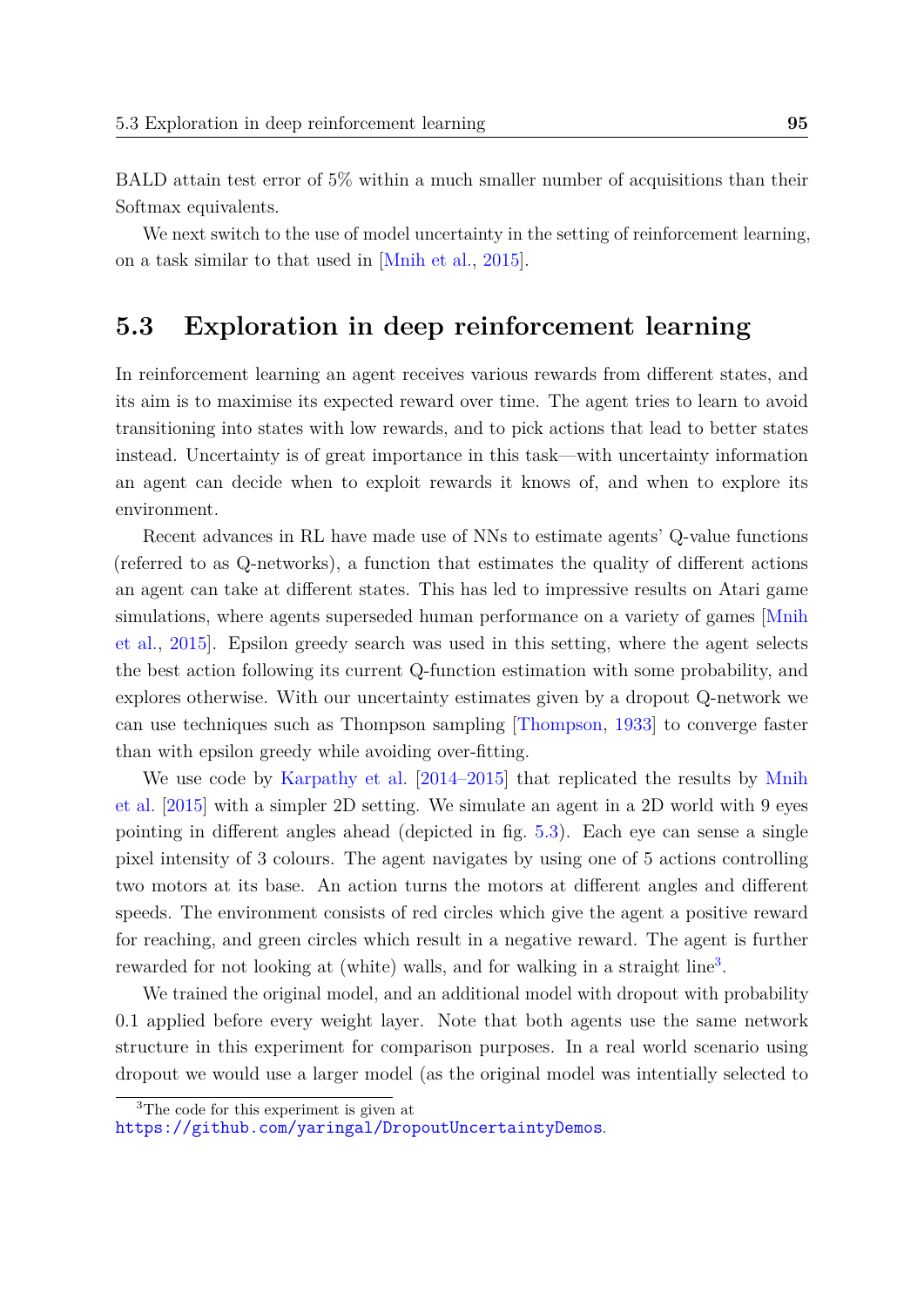<span id="page-8-2"></span>be small to avoid over-fitting). To make use of the dropout Q-network's uncertainty estimates, we use Thompson sampling instead of epsilon greedy. In effect this means that we perform a single stochastic forward pass through the network every time we need to take an action. In replay, we perform a single stochastic forward pass and then back-propagate with the sampled Bernoulli random variables.

In fig. [5.4](#page-8-0) we show a plot of the average reward as a function of learning time (on a log scale) obtained by both the original implementation (in green) and our approach (in blue). Not plotted is the burn-in intervals of 25 batches (random moves). Thompson sampling gets reward larger than 1 within 25 batches from burn-in. Epsilon greedy takes 175 batches to achieve the same performance<sup>[4](#page-8-1)</sup>.

<span id="page-8-0"></span>

Fig. 5.3 Depiction of the reinforcement learning problem used in the experiments. The agent is in the lower left part of the maze, facing north-west.



Fig. 5.4 **Log plot of average reward** obtained by both epsilon greedy (in green) and our approach (in blue), as a function of the number of batches.

**Remark.** We presented these results initially in [\[Gal and Ghahramani,](#page-8-2) [2015c\]](#page-8-2). [Stadie et al.](#page-8-2) [\[2015\]](#page-8-2) have reproduced our experiments while comparing to their modelbased exploration technique (using an auto-encoder to encode the states). They compared to our model-free Thompson sampling, the epsilon greedy based DQN [\[Mnih et al.,](#page-8-3) [2015\]](#page-8-3), as well as to Boltzmann exploration (which samples an action from the softmax output, annealing the probabilities to smoothly transition from

<span id="page-8-3"></span><span id="page-8-1"></span><sup>&</sup>lt;sup>4</sup> It is interesting to note that our approach seems to stop improving after 1K batches. This is because we are still sampling random moves, whereas epsilon greedy only exploits at this stage.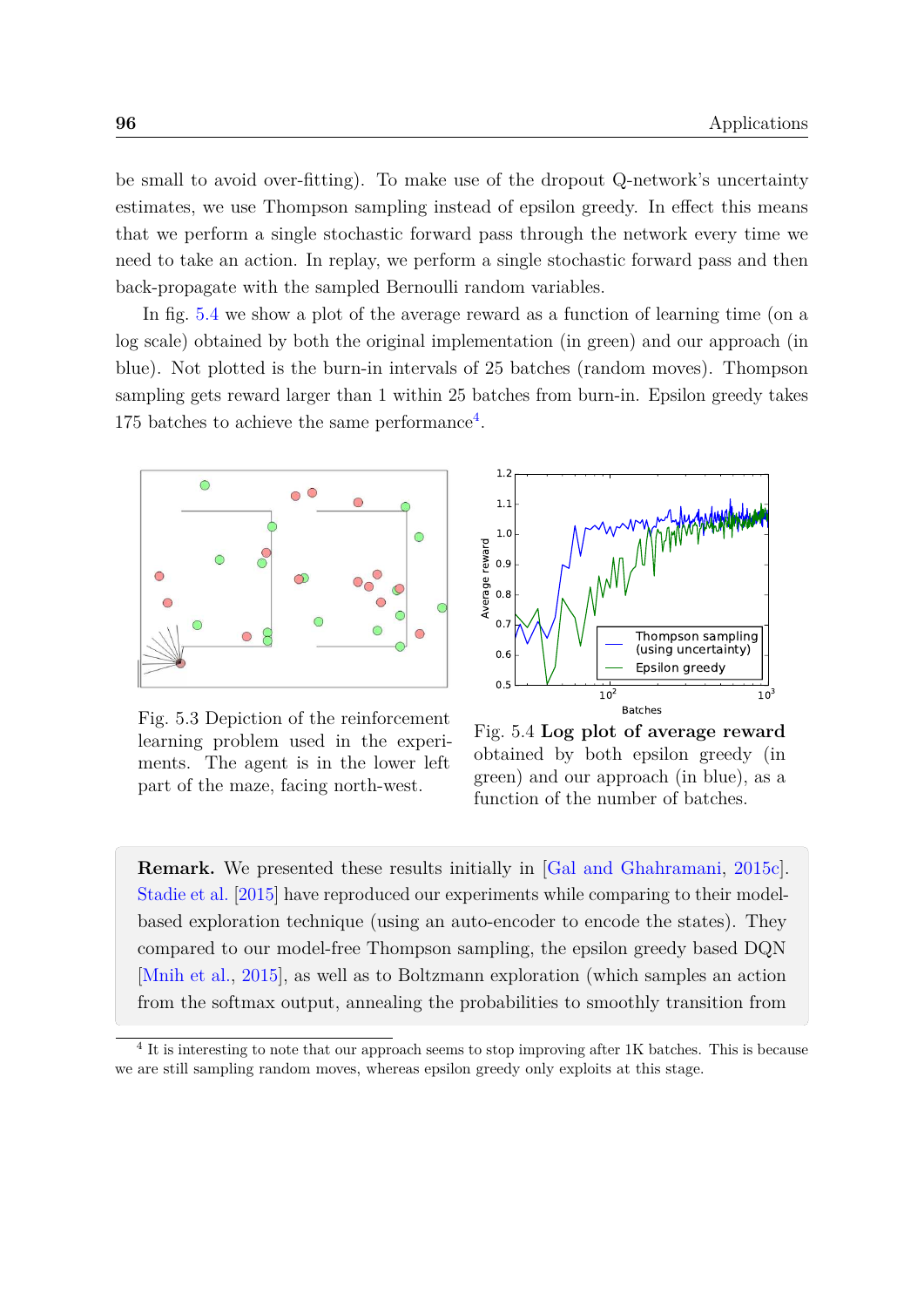<span id="page-9-0"></span>exploration to exploitation:  $a \sim$  Categorical( $\exp(Q(s, a)/\tau)/(\sum_a \exp(Q(s, a)/\tau))$ with  $\tau \to 0$ ).

<span id="page-9-2"></span>[Stadie et al.](#page-9-0) [\[2015\]](#page-9-0) experimented with the Atari framework, in which they chose several games that existing methods found challenging, and where human performance superseded that of DQN. They found that after 100 epochs their model-based approach outperformed existing model-free techniques. Comparing DQN to our Thompson technique, they found DQN to get higher scores than Thompson on 6 games, whereas Thompson got higher scores than DQN on 7 games. Looking at the area under the curve (AUC) for the first 100 epochs—a measure of how quickly an agent learns—Thompson beat DQN on 8 games, whereas DQN beat Thompson on 5 games, emphasising the data efficiency of Thompson sampling compared to epsilon greedy. Thompson achieved best score out of all approaches on one of the games. It is interesting that Boltzmann exploration outperformed Thompson sampling quite considerably: on 4 games Thompson got better score than Boltzmann, whereas Boltzmann got better results on 8 games. Assessing AUC, Thompson beat Boltzmann on 3 games, with Boltzmann beating Thompson on 9 games. This might be because Thompson sampling still explores after 100 epochs, whereas Boltzmann exploration exploits by then. It would be interesting to combine the two techniques, and sample from an annealed probability obtained from a Bayesian NN.

### <span id="page-9-3"></span><span id="page-9-1"></span>**5.4 Data efficiency in deep reinforcement learning**

**This has been joint work with Rowan McAllister and Carl Rasmussen [\[Gal,](#page-9-1) [McAllister, and Rasmussen,](#page-9-1) [2016\]](#page-9-1).**

Compared to the previous model-free approach, *PILCO* is a *model-based* policy search RL algorithm [\[Deisenroth and Rasmussen,](#page-9-2) [2011\]](#page-9-2). PILCO achieved unprecedented dataefficiency of several control benchmarks including the cartpole swing-up task. But PILCO is limited by its use of a Gaussian process (GP) to model its distribution over model dynamics. GPs are hard to scale to large quantities of data and high dimensional data [\[Gal et al.,](#page-9-3) [2014\]](#page-9-3). Instead, we might want to replace the GP with a Bayesian NN. But this task poses several interesting difficulties. First, we have to handle *small data*, and neural networks are notoriously known for their tendency to overfit. Furthermore, we must retain PILCO's ability to capture 1) dynamics model output uncertainty and 2)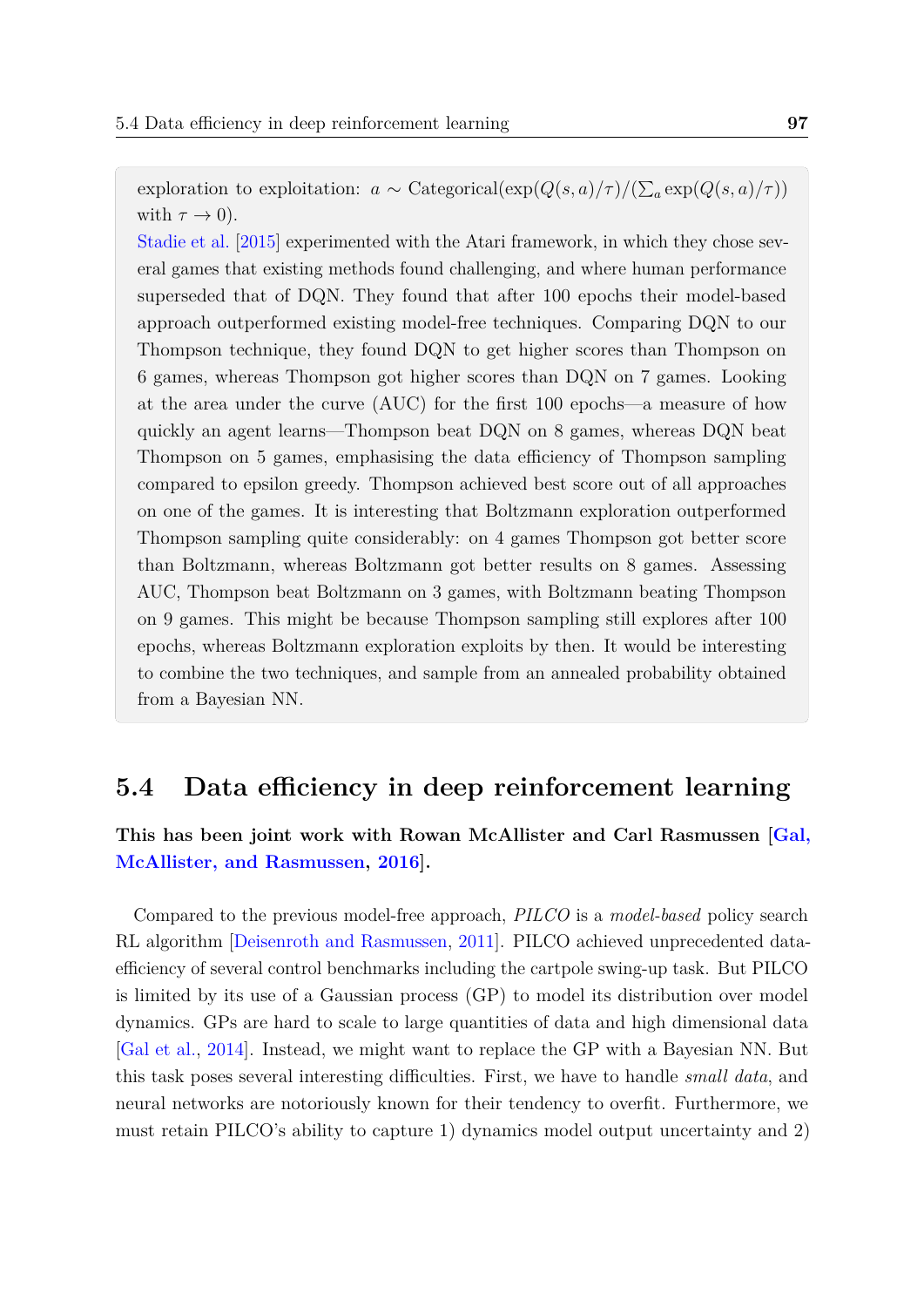<span id="page-10-2"></span>input uncertainty. Output uncertainty can be captured with a Bayesian neural network (BNN), but end-to-end inference poses a challenge. Input uncertainty in PILCO is obtained by analytically propagating a state distribution through the dynamics model. But this can neither be done analytically with NNs nor with BNNs. Our solution to handling output uncertainty relies on dropout as a Bayesian approximation to the dynamics model posterior. This allows us to use techniques proven to work well in the field, while following their probabilistic Bayesian interpretation. Input uncertainty in the dynamics model is captured using particle techniques. To do this we solve the difficulties encountered by [McHutchon](#page-10-0) [\[2014\]](#page-10-0) when attempting this particle technique with PILCO in the past. Interestingly, unlike PILCO, our approach allows us to sample dynamics functions, required for accurate variance estimates of future state distributions.

<span id="page-10-1"></span>Our approach has several benefits compared to the existing PILCO framework. First, as we require lower time complexity (linear in trials and observation space dimensionality), we can scale our algorithm well to tasks that necessitate more trials for learning. Second, unlike PILCO we can sample dynamics function realisations. The use of a NN dynamics model comes at a price though, where we need to use a slightly higher number of trials than PILCO. Lastly, our model can be seen as a Bayesian approach to performing data efficient deep RL. In section [§5.4.3](#page-14-0) we compare our approach to that of recent deep RL algorithms [\[Gu et al.,](#page-10-1) [2016;](#page-10-1) [Lillicrap et al.,](#page-10-2) [2015\]](#page-10-2), showing orders of magnitude improvement in data efficiency on these.

#### **5.4.1 PILCO**

PILCO is summarised by Algorithm [3.](#page-10-3) A policy *π*'s functional form is chosen by the user (step 1), whose parameters  $\psi$  are initialised randomly (step 2). Thereafter

<span id="page-10-3"></span><span id="page-10-0"></span>

| Algorithm 3 PILCO |  |  |
|-------------------|--|--|
|-------------------|--|--|

1: *Define* policy's functional form:  $\pi$  :  $z_t \times \psi \rightarrow u_t$ . 2: *Initialise* policy parameters *ψ* randomly. 3: **repeat** 4: *Execute* system, record data. 5: *Learn* dynamics model. 6: *Predict* system trajectories from  $p(X_0)$  to  $p(X_T)$ . 7: *Evaluate* policy:  $J(\psi) = \sum_{t=0}^{T} \gamma^t \mathbb{E}_X[\text{cost}(X_t)|\psi].$ 8: *Optimise* policy:  $\psi \leftarrow \arg \min J(\psi).$ *ψ* 9: **until** policy parameters *ψ* converge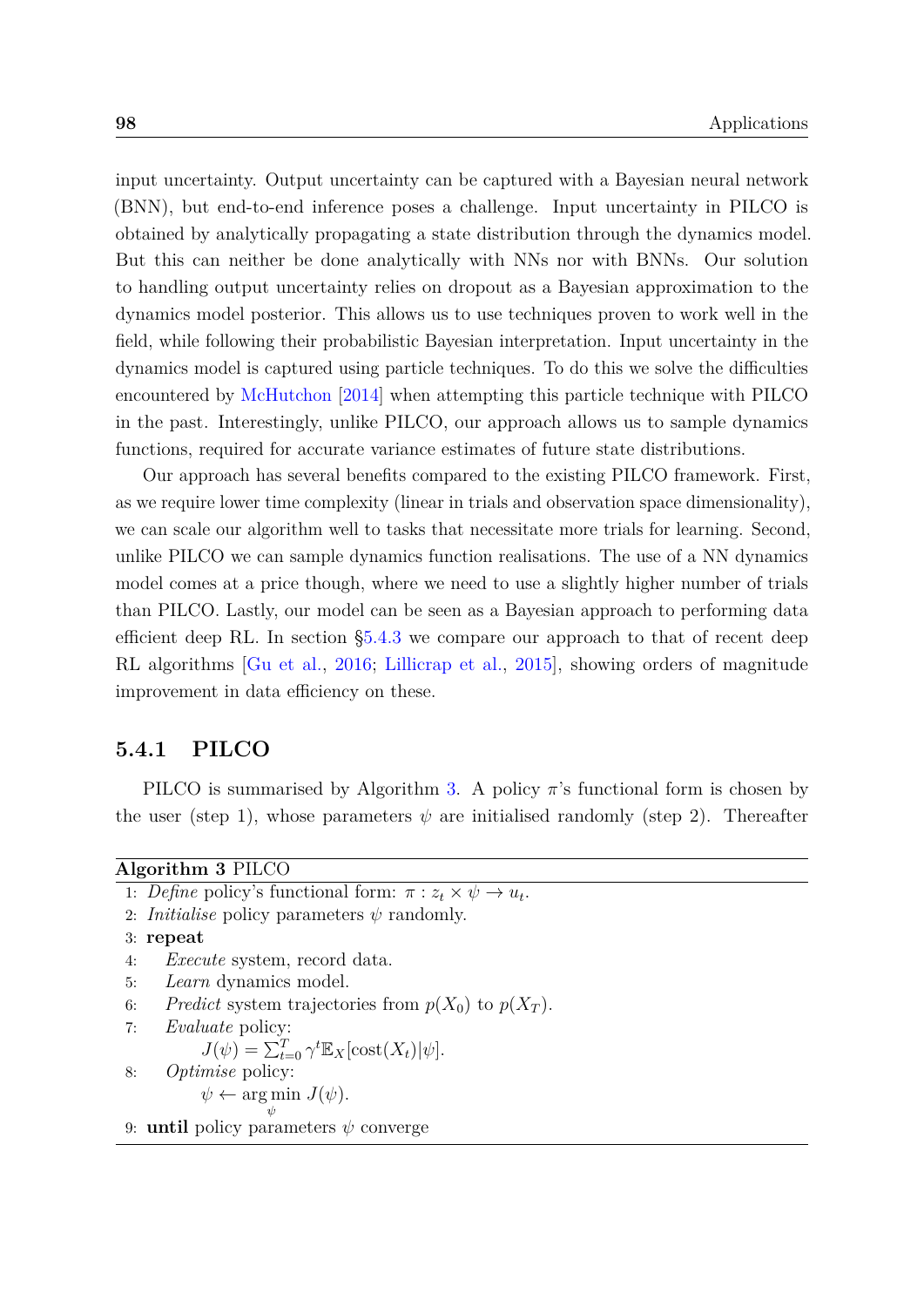PILCO executes the current policy from an initial state (sampled from initial distribution  $p(X_0)$ ) until the time horizon *T* (defined as one trial, step 4). Observed transitions are recorded, and appended to the total training data. Given the additional training data, the dynamics model is re-trained (step 5). Using its probabilistic transition model, PILCO then analytically predicts state distributions from an initial state distribution  $p(X_0)$  to  $p(X_1)$  etc. until time horizon  $p(X_T)$  making a joint Gaussian assumption (step 6). Prediction of future state distribution follows the generative model seen in Figure [5.5,](#page-12-0) where each system-state  $X_t$  defines an action  $U_t$  according to policy  $\pi$ , which determines the new state  $X_{t+1}$  according to the dynamics f. I.e.  $X_{t+1} = f(X_t, U_t)$ , where we train a GP model of f given all previous observed transition tuples  $\{X_t, U_t, X_{t+1}\}$ . Given the multi-state distribution  $p({X_0, ..., X_T})$ , the expected cost  $\mathbb{E}_X[\text{cost}(X_t)]$  is computed for

<span id="page-11-0"></span>each state distribution using a user-supplied cost function. The sum of expected costs is our minimisation objective  $J$  (step 7). Gradient information is also computed w.r.t. policy parameters  $dJ/d\psi$ . Finally, the objective *J* is optimised using gradient decent according to  $dJ/d\psi$  (step 8). The algorithm then loops back to step 4 and executes the newly-optimised policy, which is locally optimal given all the data observed thus far.

PILCO's data-efficiency success can be attributed to its *probabilistic* dynamics model. Probabilistic models help avoid model bias—a problem that arises from selecting only a single dynamics model  $\hat{f}$  from a large possible set and assuming that  $\hat{f}$  is the correct model with certainty [\[Deisenroth et al.,](#page-11-0) [2015\]](#page-11-0). Whilst such approaches can provide accurate short term state predictions e.g.  $p(X_1)$ , their longterm predictions (e.g.  $p(X_T)$ ) are inaccurate due to the compounding effects of  $T$ -many prediction errors from  $\hat{f}$ . Since inaccurate predictions of  $p(X_T)$  are made with high-confidence, changes in policy parameters  $\psi$  are (falsely) predicted to have significant effect on the expected cost at time *T*. Since optimising total expected cost *J* must balance the expected costs of states, including  $p(X_1)$  and  $p(X_T)$ , the optimisation will compromise on the cost of  $p(X_1)$  based on perceived cost of  $p(X_T)$ —even though the prediction  $p(X_T)$  is effectively random noise with  $p(X_T)$  having a broad distribution almost invariant to policy  $\pi$ . Such undesirable behaviour hampers data efficiency. Optimising data-efficiency exacerbates the negative effects of model bias even further, since the smaller the data, the larger the set of plausible models that can describe that data. PILCO uses probabilistic models to avoid model bias by considering *all* plausible dynamics models in prediction of all future states. In cases as the above, PILCO optimises the policy based only on the states  $X_t$  it can predict well.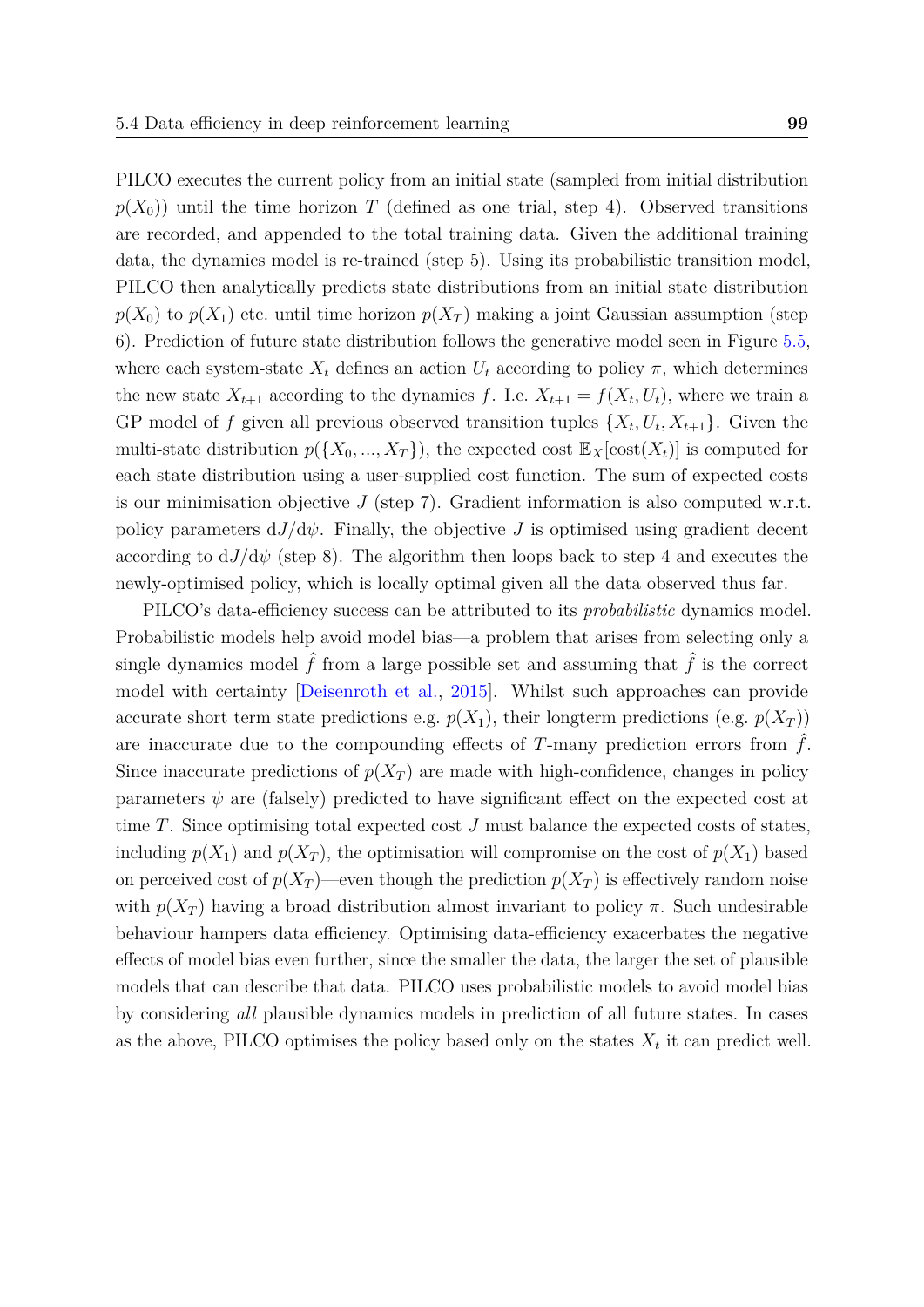<span id="page-12-1"></span><span id="page-12-0"></span>

Fig. 5.5 **Prediction model of system trajectories** (step 6 in Algorithm [3\)](#page-10-3). The system state  $X_t$  generates action  $U_t$  according to policy  $\pi$ , both of which result in a new state  $X_{t+1}$  as predicted by dynamics model *f* (a model trained given all previously observed *X* and *U*).



Fig. 5.6 **The cartpole swing-up task.** A pendulum of length *l* is attached to a cart by a frictionless pivot. The system begins with cart at position  $x_c = 0$  and pendulum hanging down:  $\theta = \pi$ . The goal is to accelerate the cart by applying horizontal force  $u_t$  at each timestep  $t$  to invert then stabilise the pendulum's endpoint at the goal (black cross).

#### **5.4.2 Deep PILCO**

We now describe our method—*Deep PILCO*—for data-efficient deep RL. Our method is similar to PILCO: both methods follow Algorithm [3.](#page-10-3) The main difference of Deep PILCO is its dynamics model. PILCO uses a Gaussian process which can model the dynamics' output uncertainty, but cannot scale to high dimensional observation spaces. In contrast, Deep PILCO uses a deep neural network capable of scaling to high dimensional observations spaces. Like PILCO, our policy-search algorithm alternates between fitting a dynamics model to observed transitions data, evaluating the policy using dynamics model predictions of future states and costs, and then improving the policy.

Replacing PILCO's GP with a deep network is a surprisingly complicated endeavour though, as we wish our dynamics model to maintain its probabilistic nature, capturing 1) output uncertainty, and 2) input uncertainty.

#### **Output uncertainty**

First, we require output uncertainty from our dynamics model, critical to PILCO's data-efficiency. Simple NN models cannot express output model uncertainty, and thus cannot capture our ignorance of the latent system dynamics. To solve this we use the developments presented in [§3.4.2.](#page-12-1) We interpret dropout as a variational Bayesian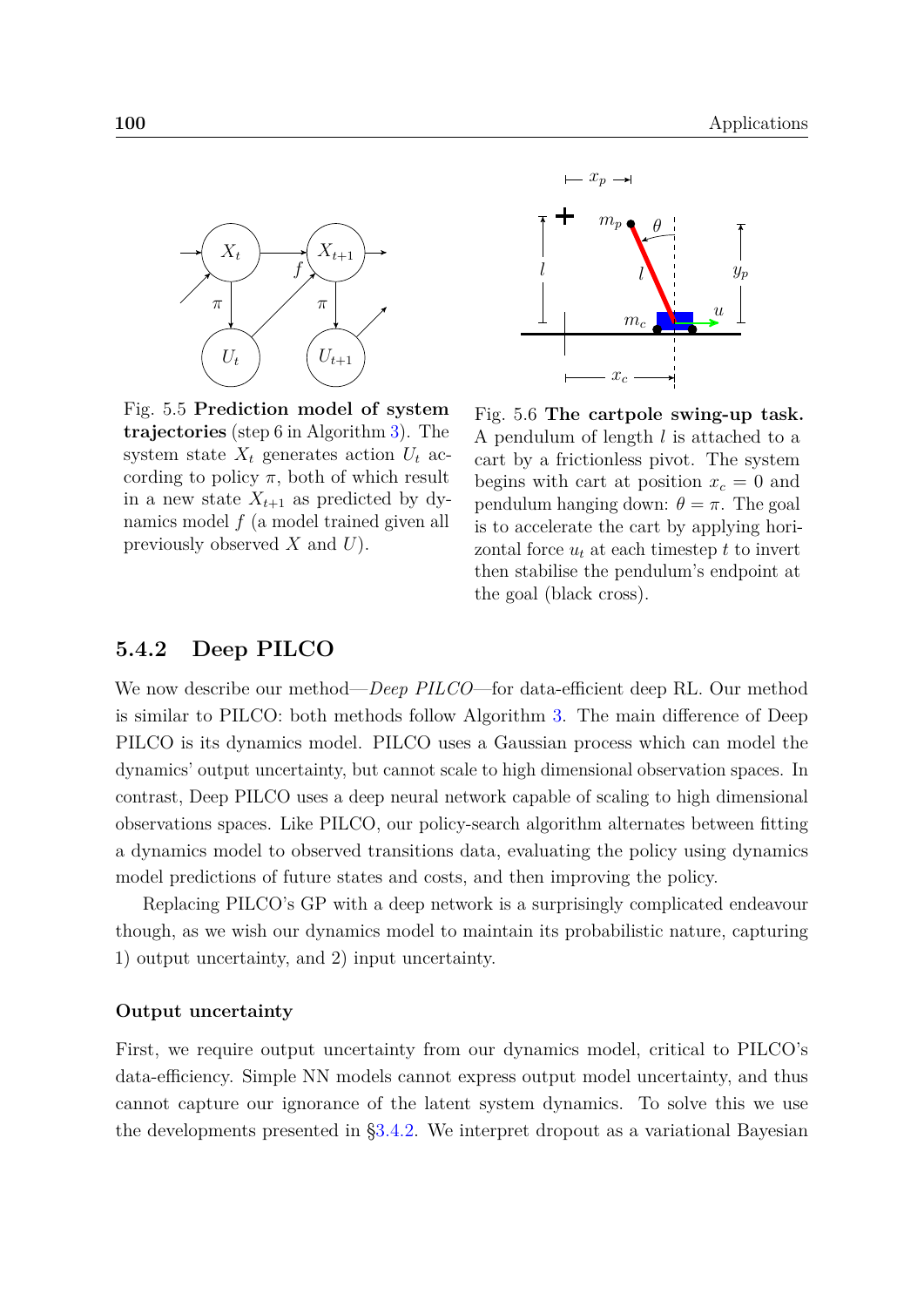approximation, and use the uncertainty in the weights to induce prediction uncertainty. This amounts to the regular dropout procedure only with dropout also applied at test time, giving us output uncertainty from our dynamics model.

This approach also offers insights into the use of NNs with small data. Eq. [\(3.14\)](#page-13-0) for example shows that the network's weight decay can be parametrised as a function of dataset size, dropout probability, and observation noise. Together with adaptive learning-rate optimisation techniques, the number of parameters requiring tuning becomes negligible.

#### **Input uncertainty**

A second difficulty with NN dynamics models is handling *input* uncertainty. To plan under dynamics uncertainty, PILCO analytically propagates state distributions through the dynamics model (step 6 in Algorithm [3,](#page-10-3) depicted in Figure [5.5\)](#page-12-0). To do so, the dynamics model must pass uncertain dynamics outputs from a given time step as uncertain input into the dynamics model in the next time step. This handling of input uncertainty cannot be done analytically with NNs, as is done with Gaussian processes in PILCO.

<span id="page-13-0"></span>To feed a distribution into the dynamics model, we resort to particle methods (Algorithm [4\)](#page-13-1). This involves sampling a set of particles from the input distribution (step 2 in Algorithm [4\)](#page-13-1), passing these particles through the BNN dynamics model (step 8 in Algorithm [4\)](#page-13-1), which yields an output distribution of particles.

## <span id="page-13-1"></span>**Algorithm 4** Step 6 of Algorithm [3:](#page-10-3) *Predict* system trajectories from  $p(X_0)$  to  $p(X_T)$

<span id="page-13-2"></span>1: *Define* time horizon *T*. 2: *Initialise* set of *K* particles  $x_0^k \sim P(X_0)$ . 3: for  $k = 1$  to  $K$  do 4: Sample BNN dynamics model weights *W<sup>k</sup>* . 5: **end for** 6: **for** time  $t = 1$  to  $T$  **do** 7: **for** each particle  $x_t^1$  $\int_t^1$  to  $x_t^K$  do 8: Evaluate BNN with weights  $W^k$  and input particle  $x_t^k$ , obtain output  $y_t^k$ . 9: **end for** 10: Calculate mean  $\mu_t$  and standard deviation  $\sigma_t^2$  $\frac{2}{t}$  of  $\{y_t^1\}$  $y_t^1, ..., y_t^K$ . 11: Sample set of *K* particles  $x_{t+1}^k \sim \mathcal{N}(\mu_t, \sigma_t^2)$ . 12: **end for**

This approach was attempted unsuccessfully in the past with PILCO [\[McHutchon,](#page-13-2) [2014\]](#page-13-2). [McHutchon](#page-13-2) [\[2014\]](#page-13-2) encountered several problems optimising the policy with particle methods, the main problem being the abundance of local optima in the optimisation surface, impeding his BFGS optimisation method. [McHutchon](#page-13-2) [\[2014\]](#page-13-2) suggested that this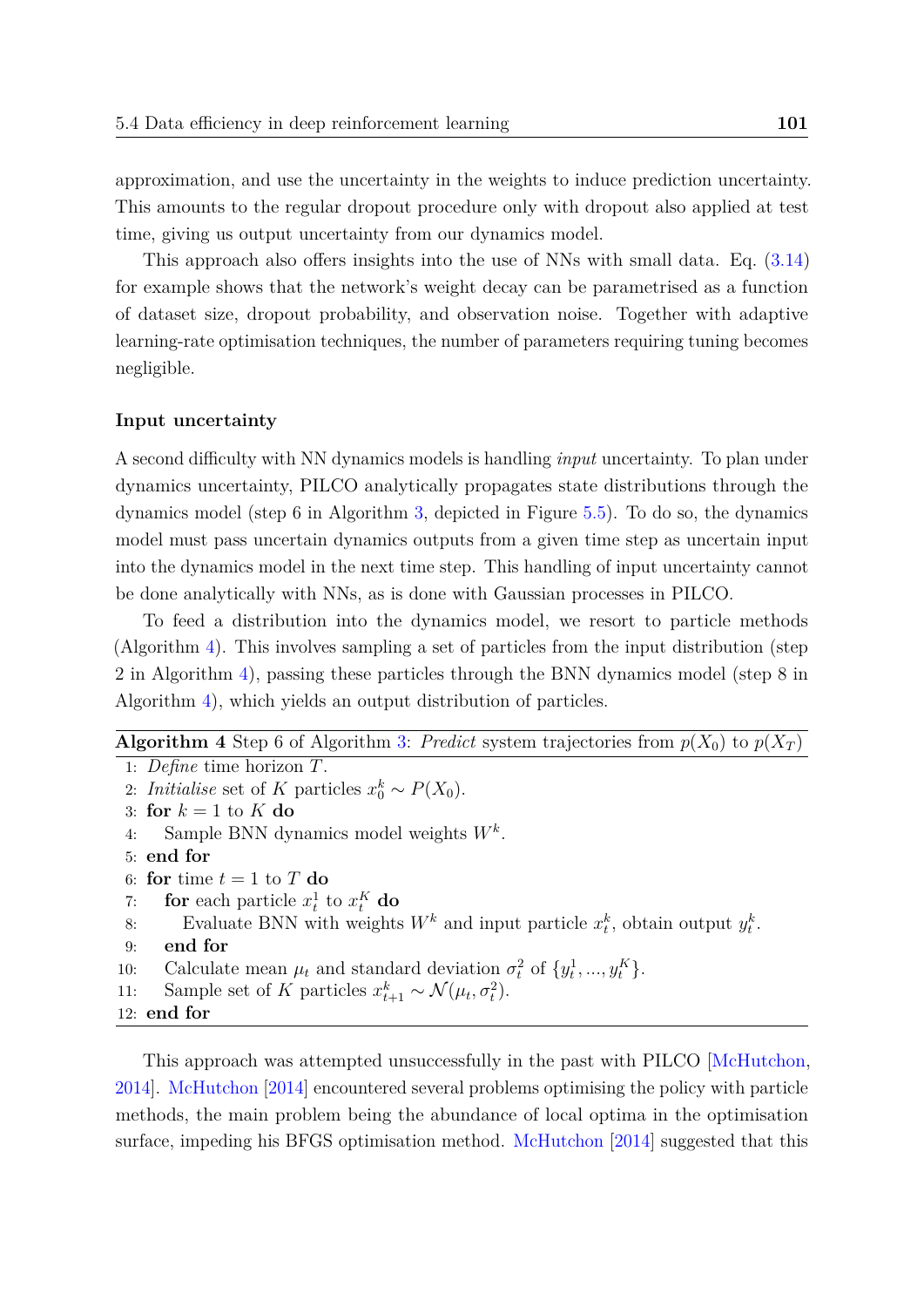<span id="page-14-3"></span>might be due to the finite number of particles used and their deterministic optimisation. To avoid these issues, we randomly re-sample a new set of particles at each optimisation step, giving us an unbiased estimator for the objective (step 7 in Algorithm [3\)](#page-10-3). We then use the stochastic optimisation procedure Adam [\[Kingma and Ba,](#page-14-1) [2014\]](#page-14-1) instead of BFGS.

<span id="page-14-4"></span><span id="page-14-2"></span>We found that fitting a Gaussian distribution to the output state distribution at each time step, as PILCO does, is of crucial importance (steps 10-11 in Algorithm [4\)](#page-13-1). This moment matching avoids multi-modality in the dynamics model. Fitting a multi-modal distribution with a (wide) Gaussian causes the objective to average over the many high-cost states the Gaussian spans [\[Deisenroth et al.,](#page-14-2) [2015\]](#page-14-2). By forcing a unimodal fit, the algorithm penalises policies that cause the predictive states to bifurcate, often a precursor to a loss of control. This can alternatively be seen as smoothing the gradients of the expected cost when bifurcation happens, simplifying controller optimisation. We hypothesised this to be an important modelling choice done in PILCO.

#### <span id="page-14-5"></span>**Sampling functions from the dynamics model**

Unlike PILCO, our approach allows sampling individual functions from the dynamics model and following a single function throughout an entire trial. This is because a repeated application of the BNN dynamics model above can be seen as a simple Bayesian recurrent neural network (RNN, where an input is only given at the first time step). Approximate inference in the Bayesian RNN is done by sampling function weights once for the dynamics model, and using the same weights at all time steps (steps 4 and 8 in Algorithm [4\)](#page-13-1). With dropout, this is done by sampling and fixing the dropout mask for all time steps during the rollout ([§3.4.2\)](#page-14-3). PILCO does not consider such temporal correlation in model uncertainty between successive state transitions, which results in PILCO underestimating state uncertainty at future time steps [\[Deisenroth et al.,](#page-14-2) [2015\]](#page-14-2).

Another consequence of viewing our dynamics model as a Bayesian RNN is that the model could be easily extended to more interesting RNNs such as Bayesian LSTMs, capturing long-term dependencies between states. This is important for non-Markovian system dynamics, which can arise with observation noise for example. Here we restrict the model to Markovian system dynamics, where a simple Bayesian recurrent neural network model suffices to predict a single output state given a single input state.

#### <span id="page-14-1"></span><span id="page-14-0"></span>**5.4.3 Experiment**

To compare our technique to PILCO we experimented with the cartpole swing-up task—a standard benchmark for nonlinear control. [Lillicrap et al.](#page-14-4) [\[2015\]](#page-14-4) and [Gu et al.](#page-14-5) [\[2016\]](#page-14-5)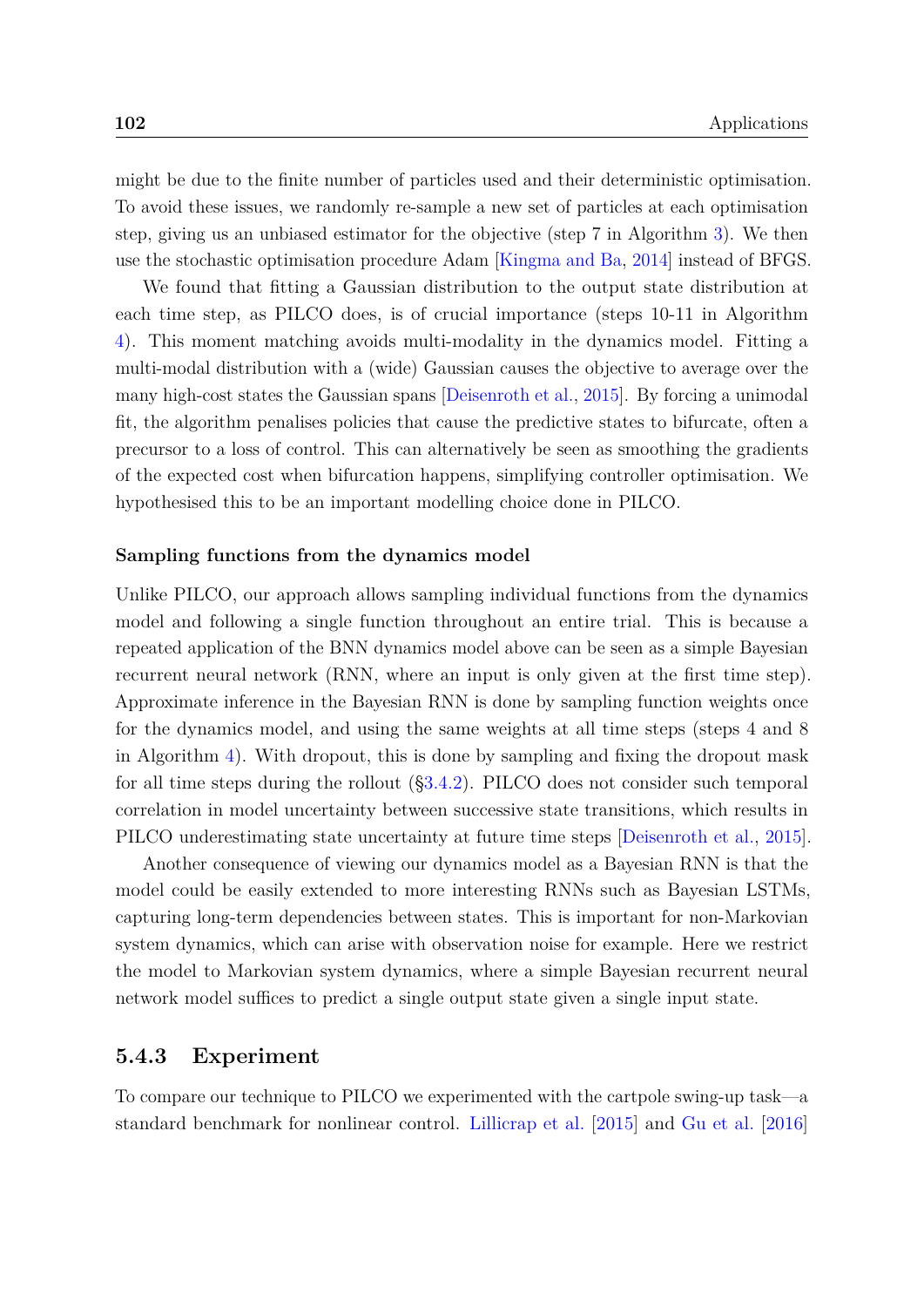<span id="page-15-2"></span>use this benchmark as well, assessing their approach on the four-dimensional state-space task.

Figure [5.7](#page-16-0) shows the average cost of 40 random runs (with two standard errors denoted by two shades for each plot). Deep PILCO successfully balances the pendulum in most experiment repetitions within 20-25 trials, compared to PILCO's 6-7 trials. Figure [5.8](#page-16-0) shows the progression of deep PILCO's fitting as more data is collected.

<span id="page-15-1"></span><span id="page-15-0"></span>Our model can be seen as a Bayesian approach to data efficient deep RL. We compare to recent deep RL algorithms [\(Lillicrap et al.](#page-15-0) [\[2015\]](#page-15-0) and [Gu et al.](#page-15-1) [\[2016\]](#page-15-1)). [Lillicrap et al.](#page-15-0) [\[2015\]](#page-15-0) use an actor-critic model-free algorithm based on deterministic policy gradients. [Gu et al.](#page-15-1) [\[2016\]](#page-15-1) train a continuous version of model-free deep Q-learning using imagined trials generated with a learnt model. For their *low dimensional* cartpole swing-up task [Lillicrap et al.](#page-15-0) [\[2015\]](#page-15-0) require approximately  $2.5 \times 10^5$  steps to achieve good results. This is equivalent to approximately  $2.5 \times 10^3$  trials of data, based on Figure 2 in [\[Lillicrap et al.,](#page-15-0) [2015\]](#page-15-0) (note that [\[Lillicrap et al.,](#page-15-0) 2015] used time horizon  $T = 2s$  and time discretisation  $\Delta t = 0.02$ s, slightly different from ours; they also normalised their reward, which does not allow us to compare to their converged reward directly). [Gu et al.](#page-15-1) [\[2016\]](#page-15-1) require approximately 400 trials for model convergence. These two results are denoted with vertical lines in Figure [5.7](#page-16-0) (as the respective papers do not provide high resolution trial-cost plots).

Lastly, we report model run time for both Deep PILCO as well as PILCO. Deep PILCO can leverage GPU architecture, and took 5*.*85 hours to run for the first 40 iterations. This is with constant time complexity w.r.t. the number of trials, and linear time complexity in input dimensionality *Q* and output dimensionality *D*. PILCO (running on the CPU) took 20.7 hours for the 40 trials, and scales with  $\mathcal{O}(N^2Q^2D^2)$  time complexity, with N number of trials. With more trials PILCO will become much slower to run. Consequently, PILCO is unsuited for tasks requiring a large number of trials or high-dimensional state tasks.

#### $\varphi \bullet \infty$

We surveyed research in three application areas: language, biology and medicine, and computer vision, and gave example applications in RL and active learning, lending support to our main claim of the tools developed in chapter [3](#page-15-2) being *practical*. We next go in depth into some more theoretical questions analysing the developments of the previous chapters.